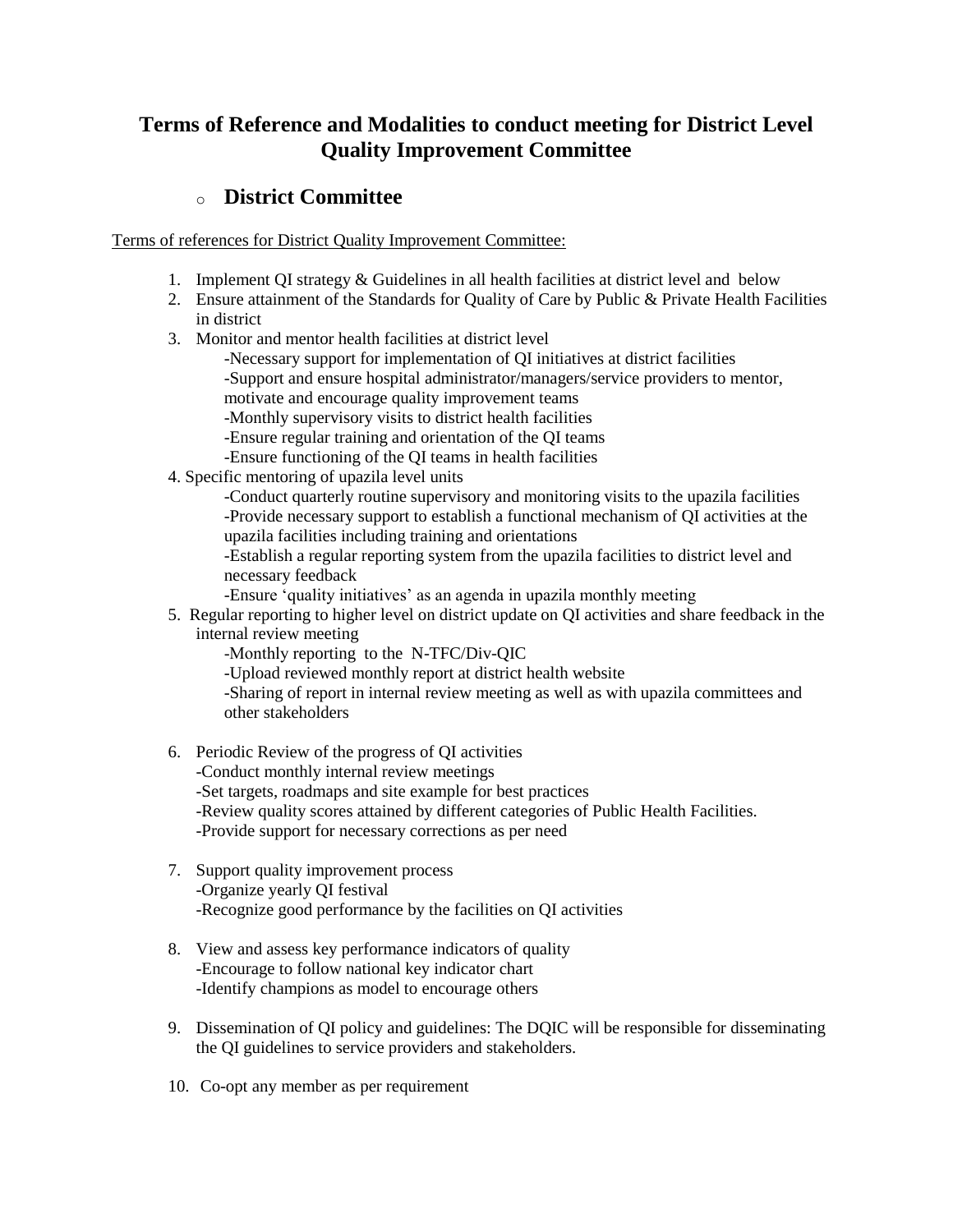### Modalities to conduct internal review meeting for District Quality Improvement Committee:

- a. The district quality improvement committee will meet once in every month.
- b. The Member Secretary will issue meeting notice at least seven working days before the scheduled date of the meeting with the approval of the Chairperson.
- c. While every attempt should be made to ensure that the Chairperson is able to attend the meeting, however, in the absence of the Chair, the Member Secretary shall convene the meeting. Under such circumstances, the minutes of the meeting should be sent to the Chairperson for information and ratification
- d. Member Secretary will ensure the preparation of agenda notes, and action taken reports, which will be circulated in advance to all committee members preceding the DQIC meetings.
- e. An attendance by at least one third of the Committee members will constitute the quorum required for a valid meeting.
- f. Member Secretary will ensure follow-up actions with responsibilities and timelines for the same.

## o **[District Hospital Committee](http://qis.gov.bd/pdf/districthospital.pdf)**

#### Terms of References for QIC at District Hospital Quality Improvement Committee:

- **1.** Ensure adherence to the clinical protocols & quality standards: Through regular internal assessments, audits, reviews etc the hospital QI committee members should ensure that the protocols, guideline & standards set for a district hospital are being met. Corrective action plans should be initiated for identified gaps.
- **2.** Regular reporting to N-TFC/Div-QIC -Monthly reporting to the N-TFC/Div-QIC. A copy of the report will be set to N-QIC/QIS.

-Sharing of feedback of report in internal review meeting

- **3.** Ensure implementation of QI strategy & guidelines at hospitals to attain quality of care
- **4.** Conduct formal training for the staff of facilities with support from the National Task force
- **5.** Monitoring and mentoring QI teams
	- Regular inspection, review of QI activities and planning for continuous improvement
	- Provide support for activities of quality improvement teams
	- Ensure regular training and orientation of the QI teams
- **6.** Ensure interdepartmental coordination through liaison with various departments within the facility for effective implementation of QI activities.
- **7.** Periodic Review of the progress of QI activities:
	- Conduct monthly internal review meetings.
	- Participate in divisional co-ordination meeting at quarterly interval
	- Set targets, roadmaps and site example for best practices
	- Review Quality scores attained by teams
	- Provide support for necessary corrections as per need
- 8. Dissemination of QI policy and guideline to service providers
- 9. Support quality improvement process:
	- Organize yearly QI festival
	- Recognize good performance by the facilities on QI activities